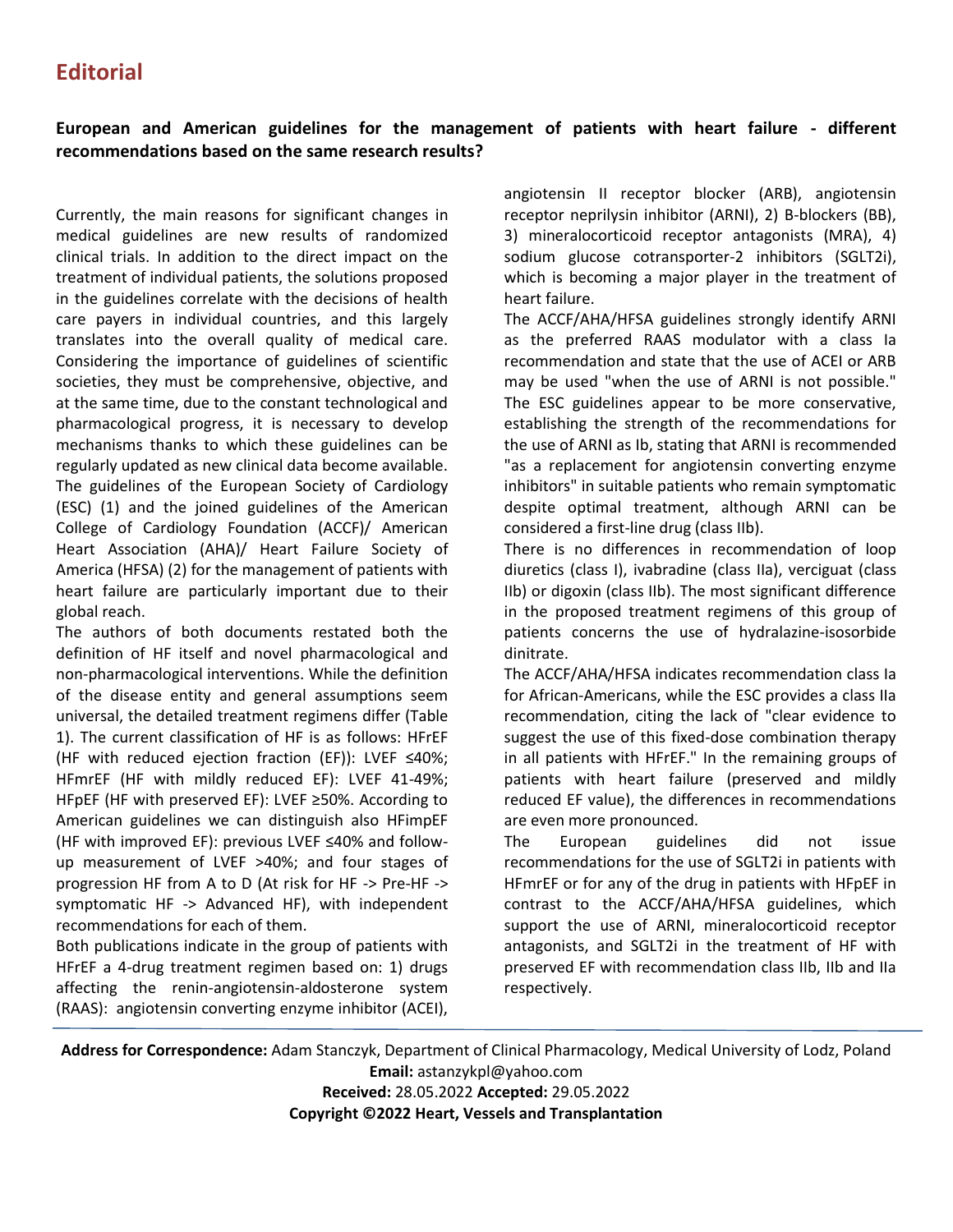| <b>Topic</b>                                                                                                                     | ACCF/AHA/HFSA recommendation                                                | <b>ESC recommendation</b>            | <b>Discrepancies</b><br>between<br>guidelines                           |
|----------------------------------------------------------------------------------------------------------------------------------|-----------------------------------------------------------------------------|--------------------------------------|-------------------------------------------------------------------------|
| <b>HFrEF</b>                                                                                                                     |                                                                             |                                      |                                                                         |
| <b>First-line</b>                                                                                                                | -ARNI/SGLT2i/BB/MRA (class I)                                               |                                      | According to ACCF/AHA/HFSA                                              |
| therapy                                                                                                                          | -Use of ACEI/ARB when the use of                                            | ACEI/ARNI/SGLT2i/BB/MRA              | preferred RAAS<br>ARNI is the                                           |
|                                                                                                                                  | ARNI is not feasible (class I)                                              | (class I)                            | including<br>modulator,<br>patients                                     |
|                                                                                                                                  |                                                                             | -ARNI as a replacement for           | hospitalized with de novo HF                                            |
|                                                                                                                                  |                                                                             | <b>ACEI</b><br>patients<br>who<br>in |                                                                         |
|                                                                                                                                  |                                                                             | remain symptomatic<br>on             |                                                                         |
|                                                                                                                                  |                                                                             | ACEI/BB/MRA (class I)                |                                                                         |
| Other                                                                                                                            | self-identified<br>-H-ISDN<br>in<br><b>Black</b>                            | -H-ISDN (class IIa)                  | Lower level of recommendation                                           |
|                                                                                                                                  | patients with NYHA III/IV symptoms<br>despite standard therapy (class I) or |                                      | according to ESC as a result of<br>difficulties<br>in translation<br>to |
|                                                                                                                                  | in patients who cannot tolerate first                                       |                                      | patients of other race-ethnic                                           |
|                                                                                                                                  | -line agents (class IIb)                                                    |                                      | group                                                                   |
| <b>Economical</b>                                                                                                                | -High:                                                                      | No recommendation                    | Lack of recommendation of the                                           |
| value<br>of                                                                                                                      | ACEI/ARB/ARNI/BB/MRA/H-ISDN                                                 |                                      | of<br>therapies<br><b>ESC</b><br>value<br>in                            |
| therapy                                                                                                                          | -Intermediate: SGLT2i                                                       |                                      | guidelines                                                              |
|                                                                                                                                  | -Low: tafamadis                                                             |                                      |                                                                         |
| <b>HFmrEF</b>                                                                                                                    |                                                                             |                                      |                                                                         |
| <b>First-line</b>                                                                                                                | -SGLT2i (class IIa)                                                         | -ARNI/ACEI/ARB/BB/MRA                | Lack<br>of recommendation<br>for                                        |
| therapy                                                                                                                          | -ARNI/ACEI/ARB/BB/MRA (class IIb)                                           | (class IIb)                          | SGLT2i in ESC guidelines                                                |
| <b>Economical</b>                                                                                                                | -High: ACEI/ARB/ARNI/BB/MRA/H-                                              | No recommendation                    | Lack of recommendation of the                                           |
| <b>of</b><br>value                                                                                                               | <b>ISDN</b>                                                                 |                                      | <b>ESC</b><br>value<br>of<br>therapies<br>in                            |
| therapy                                                                                                                          | -Intermediate: SGLT2i                                                       |                                      | guidelines                                                              |
|                                                                                                                                  | -Low: tafamadis                                                             |                                      |                                                                         |
| <b>HFpEF</b>                                                                                                                     |                                                                             |                                      |                                                                         |
| <b>First-line</b>                                                                                                                | -SGLT2i (class IIa)                                                         | No recommendation                    | Lack of recommendation in ESC<br>guidelines                             |
| therapy<br><b>Economical</b>                                                                                                     | -ARNI/ARB/MRA (class IIb)<br>-Low: tafamadis                                | No recommendation                    | Lack of recommendation of the                                           |
| of<br>value                                                                                                                      |                                                                             |                                      | value<br>of therapies<br><b>ESC</b><br>in                               |
| therapy                                                                                                                          |                                                                             |                                      | guidelines                                                              |
| <b>HFimpEF</b>                                                                                                                   |                                                                             |                                      |                                                                         |
| <b>First-line</b>                                                                                                                | Continue therapy                                                            | Continue therapy (class I)           | Lack of level of recommendation                                         |
| therapy                                                                                                                          |                                                                             |                                      | in ESC guidelines                                                       |
| ACCF- American College of Cardiology Foundation, ACEI- angiotensin converting enzyme inhibitor, AHA- American Heart              |                                                                             |                                      |                                                                         |
| Association, ARB- angiotensin II receptor blocker, ARNI- angiotensin receptor neprilisin inhibitor, BB- B-blockers, EF- ejection |                                                                             |                                      |                                                                         |
| fraction, ESC- European Society of Cardiology, HF- heart failure, HFimpEF- HF with improved EF, HFmrEF- HF with mildly reduced   |                                                                             |                                      |                                                                         |
| EF, HFpEF- HF with preserved EF, HFrEF - HF with reduced EF, HFSA- Heart Failure Society of America, H-ISDN- hydralazine-        |                                                                             |                                      |                                                                         |
| isosorbide dinitrate, MRA- mineralocorticoid receptor antagonists, SGLT2i- sodium glucose cotransporter-2 inhibitors             |                                                                             |                                      |                                                                         |

The authors of the ESC guidelines confirm the Food and Drug Administration support for ARNI and MRA in the treatment of heart failure with preserved ejection fraction (HFpEF), however, they do not provide a class or level of recommendation for any of these

pharmacotherapies, mainly because the benefits of these drugs were only seen in pre-defined subgroups (women and participants with the EF <57% for ARNI) and post hoc analyses (i.e., participants with EF <55% and participants recruited in the Americas for MRA).